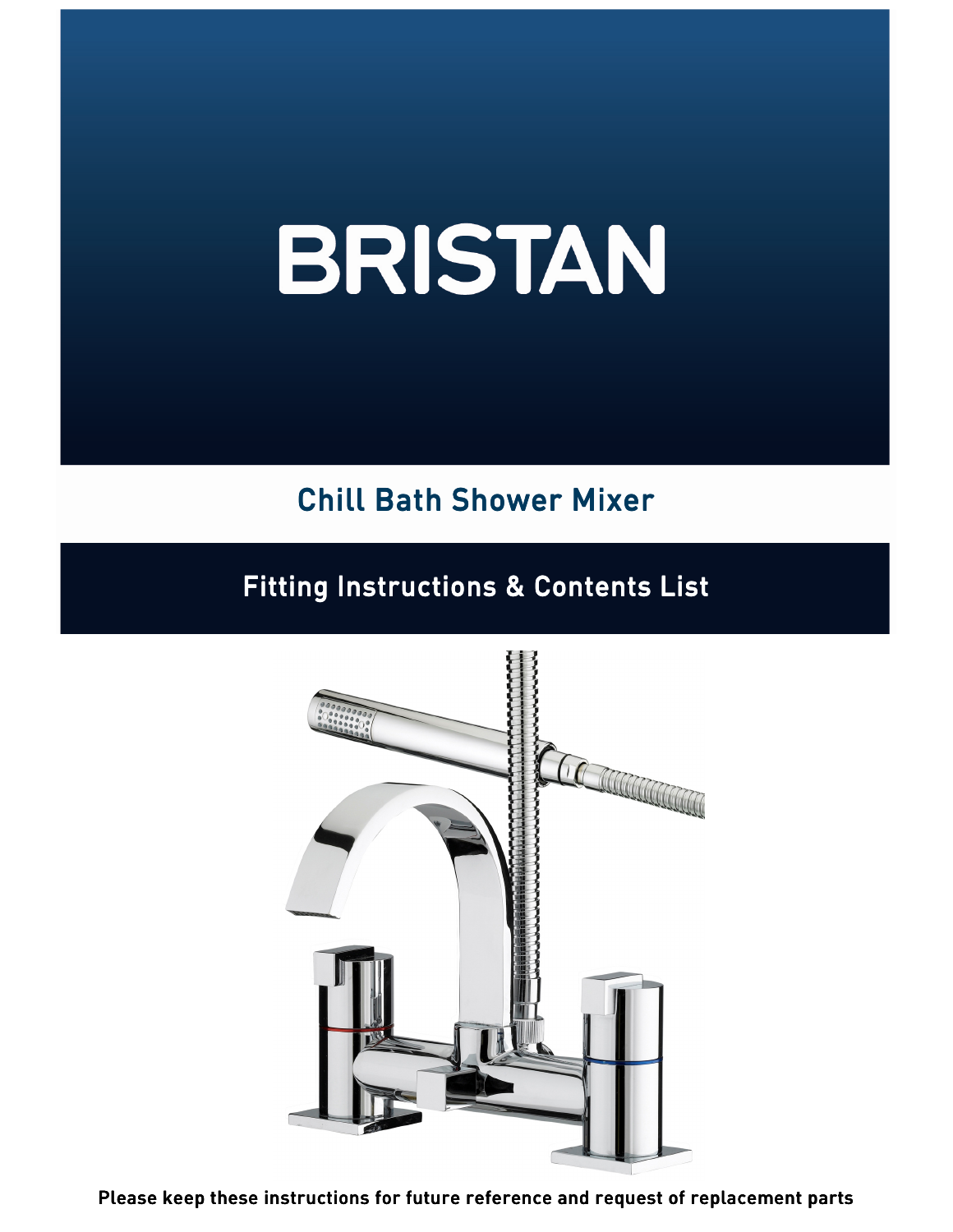# **BRISTAN**

# Introduction

Thank you for choosing Bristan, the UK's leading taps and showers expert. We have designed this product with your enjoyment in mind. To ensure that it works to its full potential, it needs to be fitted correctly. These fitting instructions have been created to give you all of the information you need and, if you need any further help, please do not hesitate to give us a call on 0844 701 6273.

# Safety Note

Please read these instruction thoroughly and retain for future use.

All product manufactured and supplied by Bristan are safe provided they are installed correctly, used correctly and receive regular maintenance in accordance with these instructions.

These fittings need to be installed in accordance with and meet the requirements of the Water Supply (Water Fittings) Regulations 1999 and Scottish Byelaws 2004.



Before starting any installation please consider the following: Prior to drilling into walls, check that there are no hidden electrical wires, cables or water supply pipes. This can be checked with the aid of an electronic detector.

If power tools are used do not forget to:

- Wear eye protection
- Unplug equipment after use

## Water Pressure

This mixer is suitable for use at all supply pressures. However for optimum use, both the hot and cold supplies should be reasonably balanced.

If the fitting is installed at low pressure (tank fed), the minimum height from the highest installed position of the showerhead to the underside of the cold water tank should be at least 1.0 metre (0.1Bar) to ensure adequate shower performance.

This mixer should be installed in compliance with water regulations. Where the supplies are unbalanced i.e. hot water from cylinder tank / cold from the mains, approved check valves must be fitted in the supply pipes.

For further information contact your local Water Authority.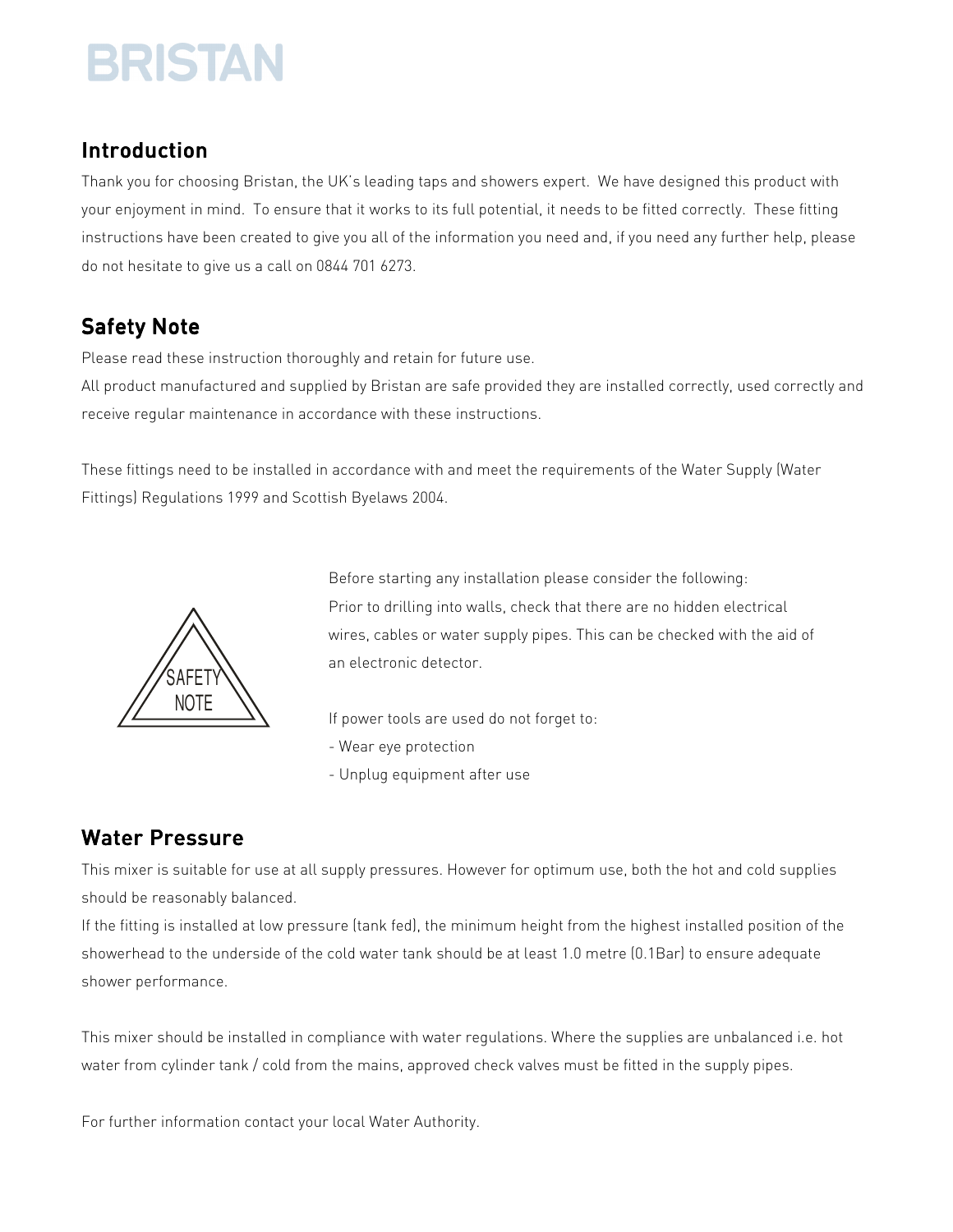# **BRISTAI**

# Installation

- 1. Identify all components are present prior to installation.
- 2. Install the mixer body (1) to the bath, with the plinths (2) and foam washers (3) between the mixer and the bath, and the backnuts (4) below to secure it in position.
- 3. Connect the hot and cold water supplies.
- 4. Fit the hose (6) to the mixer (1) and the handset (8) using the small sealing washers (5).
- 5. Fix the wall bracket (7) to the wall using the screws and wall plugs provided, ensuring that the handset will reach its position.
- 6. Fully open both valves letting then run for a few minutes to check all joints and connections for leaks.
- 7. Operate the mixer in both bath and shower mode. To switch from bath to shower mode, pull the diverter knob up. After use the mixer automatically reverts to the bath filling mode.
- 8. See below for care instructions.

#### Note: This product does not incorporate a swivel spout and therefore cannot be rotated once installed.

#### Installation Diagram / Components

- 1. Mixer Body a. Handle
- 2. Plinth b. Indice
- 3. Foam Washer c. Spline Adaptor
- 4. Backnut d. Valve
- 5. Hose Washer
- 6. Hose
- 7. Wall Bracket
- 8. Handset

## **Maintenance**

If the fitting begins to drip:

- 1. Turn off both water supplies.
- 2. Pull off handle (a)
- 3. Remove indice (b) and unscrew valve (d)
- 4. Carefully clean the valve, seating and seals.
- 5. Refit the valve and indice. Firmly push the handle back onto the spline of the valve.
- 6. Turn the water supplies back on.

If the problem persists contact our customer services helpline on 0844 701 6273.

Bristan recommend E-Cloth for cleaning all of our bathroom & kitchen products. Using just water, E-cloth gives a smear free, deep clean by breaking up and holding dirt, which normal cloths leave behind. Order through your Bristan stockist.



(ORDER CODE: ECLOTH)